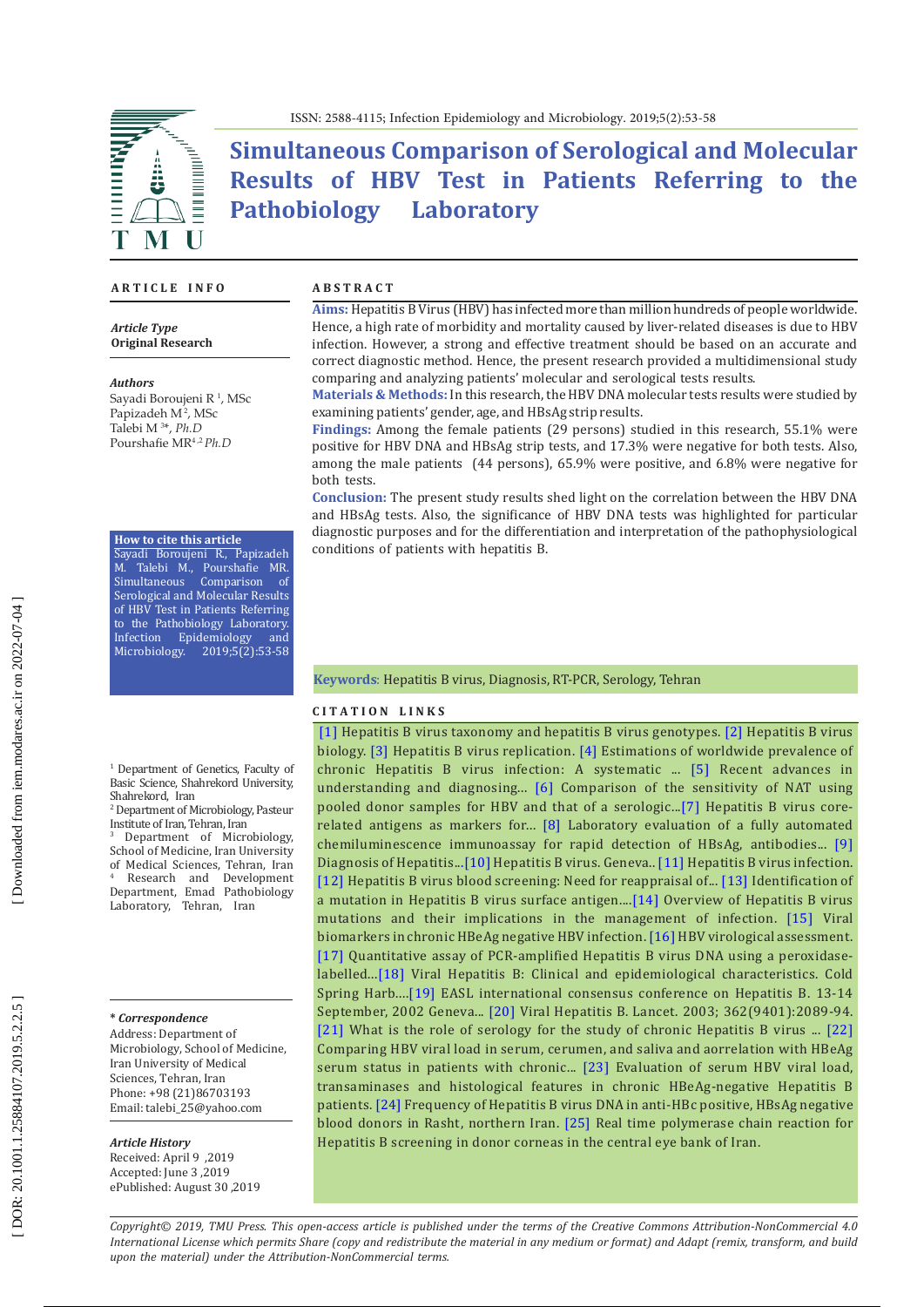## **Introduction**

Hepatitis B Virus (HBV), a partially doublestranded DNA virus, is a member of the family *Hepadnaviridae*. The genome of HBV is a 3.2 kb-length DNA consisting of 4 predominant Open Reading Frames (ORFs) coding S (Pre surface/surface), C (Core), P (Polymerase), and X proteins  $[1-3]$ . HBV as one of the main causes of acute and chronic liver diseases has infected more than million hundreds of people worldwide. The mortality rate due to the HBV has been estimated to be over 800,000 patients per year. Regardless of the strategies used in the area of Hepatitis B vaccination, there is an increasing trend for the Hepatitis B virus carriers. But recent epidemiology data have shed light on the fact that in spite of growing world population, the prevalence of the Hepatitis B surface antigen (HBsAg) has reduced  $[4-5]$ .

One of the symptoms of the disease progression and conversion into chronic hepatitis is the persistence and presence of HBsAg for more than 6 months <sup>[6].</sup> However, in the convalescent phase after recovering infection, heightened levels of HBsAg decrease and anti-HBs antibodies increase [7] .

From clinical point of view, the distinction between the hepatitis caused by Hepatitis B virus and the diseases caused by other viral agents could not be easily achieved unless using laboratory diagnostic methods to determine the acute and chronic infections  $[8]$ . The diagnosis of Hepatitis B virus infection is currently based on the detection of serological markers such as HBsAg (Hepatitis B surface Antigen), anti-HBs antibodies, HBcAg (Hepatitis B core Antigen), anti-HBc antibodies (total or IgM), HBeAg (Hepatitis B envelope Antigen), anti- HBe antibodies, and the detection and quantification of HBV DNA in patients' specimens [5, 9].

Acute HBV infection is characterized by the presence of HBsAg, HBcAg, and immunoglobulin M (IgM) antibody. During the initial phase of infection, patients are also seropositive for Hepatitis B envelope antigen (HBeAg). HBeAg is usually a marker of high levels of virus replication. The presence of HBeAg indicates that the blood and body fluids of infected individual are highly infectious. Chronic infection is characterized by the persistence of HBsAg for at least 6 months (with the presence or absence of HBeAg). Also, the HBV DNA and ALT (Alanine Amino Transferase) levels help in obtaining correct results for patients  $[5, 10-11]$ .

Due to the partially double-stranded DNA replication system in Hepatitis B virus and the absence of proofreading feature in HBV polymerase enzyme and the presence of transient pre-genomic RNA in HBV replication cycle, mutations in some of the encoding genes of this virus seems to be possible  $[12-13]$ . Hence, such viral genes may ultimately code for variant structural proteins. Therefore, in some cases, serological tests based on the detection of these proteins could be falsely negative [14-15]. Thus, due to the introduction of mutations occurring at the viral antigens level [14], HBV DNA molecular diagnosis could be considered as a precise diagnostic method and more effective than serological markers detection not only for infection detection at the early stages but also for monitoring the responses to the treatment methods  $[16]$ .

Regarding the current events in the diagnosis of Hepatitis B, the accuracy and precision of the selected methods in differentiating between the acute and chronic hepatitis are very important for referring patients [17].

**Objectives:** For this reason, the present study aimed to provide a better view of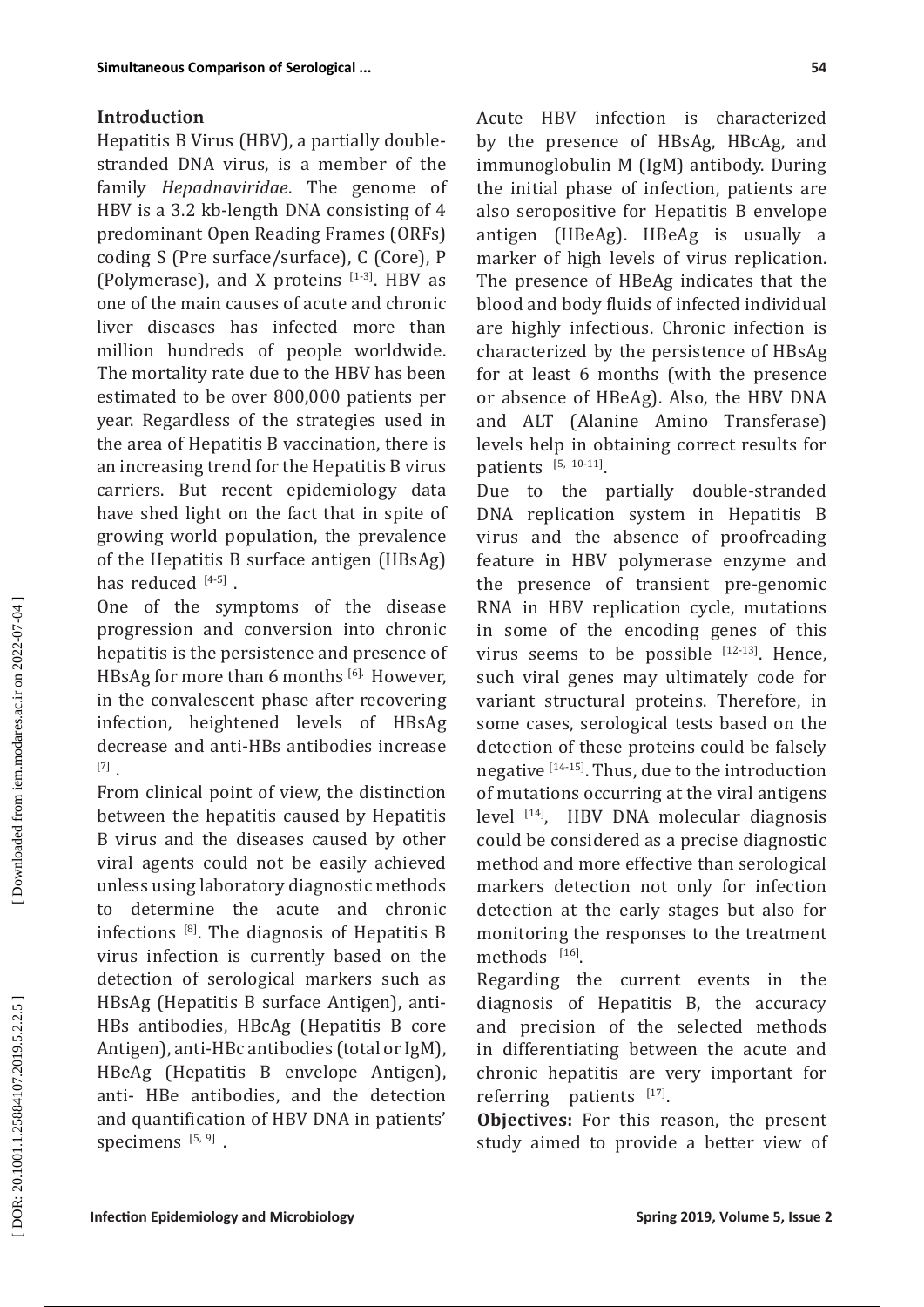this truth by comparing the results of the serological and molecular tests.

# **Material and Methods**

**Patients:** After conducting HBV DNA and serological markers detection tests for 73 patients during 6 months, the results were compared and evaluated.

**Sample collection:** Of each patient, 5mL of peripheral blood was collected in EDTA containing CBC tube. In the next step, the serum was separated of each sample, and stored at 4°C.

**Serological analysis:** HBsAg as a serological marker was determined by Hepatitis B surface antigen test strip (Cat. No. IHBsg-301, Abon, US).

**Extraction of HBV DNA:** Viral DNA genome was extracted from serum samples using High Pure Viral Nucleic Acid Kit (Roche; Mannheim, Germany). Extraction was performed in accordance with the guidelines and instructions provided by the manufacturer. The quality of extraction was measured by adding HBV detection kit Internal Control (IC) reagent to the serum samples before the extraction steps.

**Detection of serum HBV DNA:** Qualitative molecular detection assay was performed by Taqman based Real-Time PCR using HBV detection kit (HBV RG Kit, Novin Gene, Iran) applied on the (48well) Step-One Real-Time device (AB Applied Biosystem, Göteborg Sweden). The considered specificity for HBV DNA detection was 150 IU/mL with the probability of 95% according to the Novin Gene kit guidance sheet.

# **Findings**

 Serum samples were seperated from blood samples of 73 patients, of whom 44 (60.3%) cases were man, and 29 (39.7%) cases were woman patients with the average age of 49 and 42 years for women and men, respectively. All of the HBV DNA positive specimens were higher than default threshold (0.2) on the amplification curve presented in the Step One® software.

Of 29 samples collected from women, 17 samples (58.6%) were HBV DNA positive, and 12 samples (41.4%) were HBV DNA negative. Also, of 17 HBV DNA positive women samples, 16 (16 of 29, 55.1%) cases were HBsAg positive, and one (1 of 29, 3.4%) cases was HBsAg negative. Of 12 HBV DNA negative women samples, 7 (7 of 29, 24.2%) cases were HBsAg positive, and 5 (5 of 29, 17.3%) cases were HBsAg negative (Table 1). Of 44 samples collected from men, 31(70.4%) samples were HBV DNA positive, and 13(29.6%) samples were HBV DNA negative. Of 31 HBV DNA positive men samples, 29(29 of 44, 65.9%) cases were HBsAg positive, and 2(4.5%) cases were HBsAg negative. Also, out of 13 HBV DNA negative men samples, 10 (10 of 44, 22.8%) cases were HBsAg positive, and 3 (3 of 44, 6.8%) cases were HBsAg negative (Table1). A correlation coefficient test conducted for the whole studied samples (n=73) in Excel (Microsoft office 2013) showed a significant relationship between the HBV DNA and

| Gender              | Female     |              |     |               | <b>Male</b> |              |           |                   |  |
|---------------------|------------|--------------|-----|---------------|-------------|--------------|-----------|-------------------|--|
| No. of Sera         | 29 (39.8%) |              |     |               | 44 (60.2%)  |              |           |                   |  |
| <b>HBV DNA</b>      |            | $>150$ IU/mL |     | $<$ 150 IU/mL |             | $>150$ IU/mL |           | $<$ 150 IU/mL     |  |
| No.                 |            | 17           |     | 12            |             | 31           |           | 13                |  |
| HBsAg Strip*<br>No. |            | ٠            | $+$ | ٠             | $\ddot{}$   | ۰            | $\ddot{}$ | ٠                 |  |
|                     | 16         |              |     |               | 29          |              | 10        | $\mathbf{z}$<br>J |  |

**Table 1)** Evaluated parameters in 73 serum samples.

 $*$  Cut-off > 0.5 ng/mL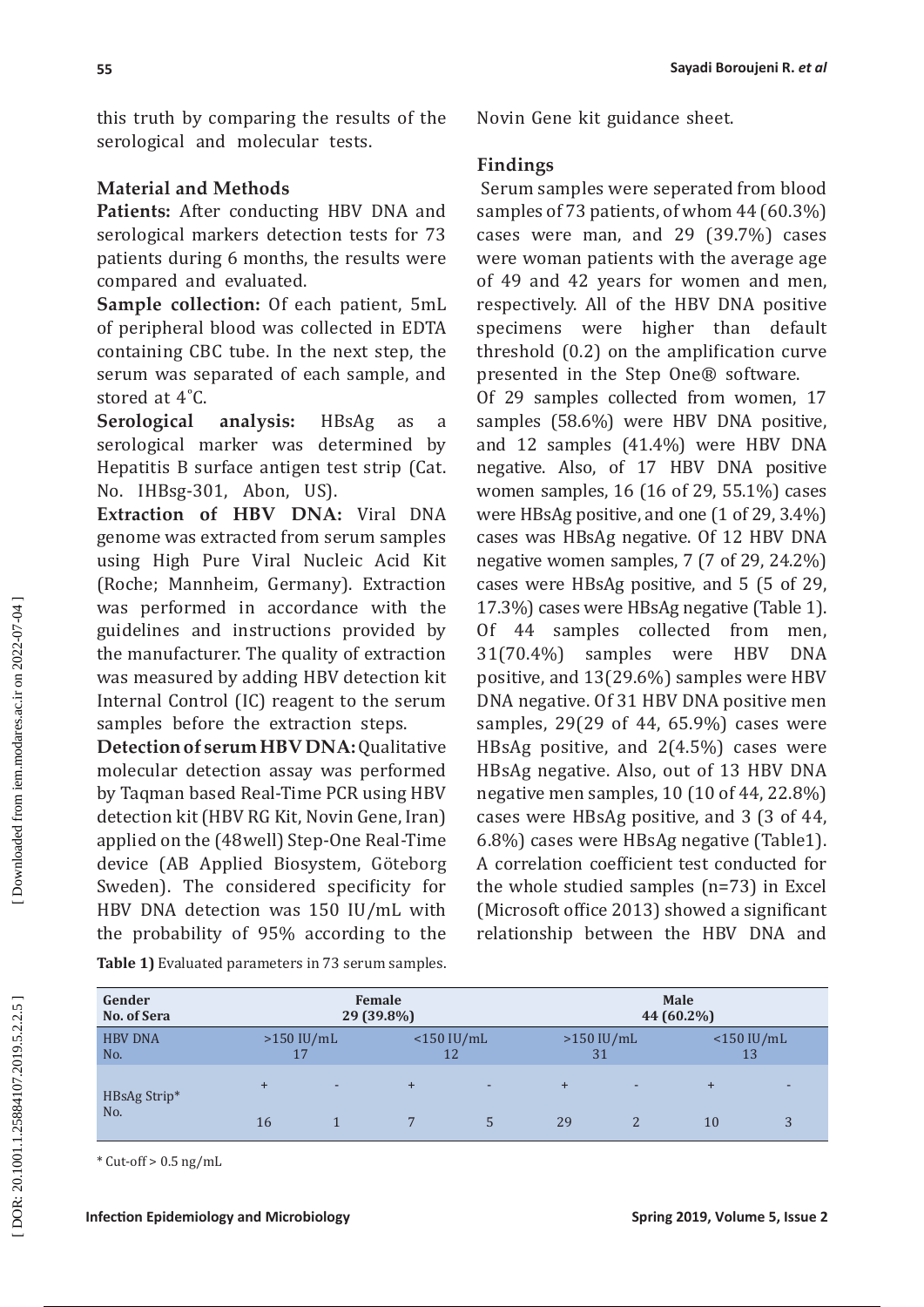HBsAg tests ( *r* = .9526, *p*-value = .0474).

## **Discussion**

The aim of this study was to estimate a meaningful correlation between the molecular and serological markers detection tests for HBV diagnosis. It is evidenced that HBV is a major global burden of liver disease caused by chronic Hepatitis B. It is over 50 years since HBV outbreak; however, the diseases caused by this virus (hepatitis, liver failure, and hepatocellular carcinoma (HCC)) have remained as major public health challenges [18]. The range of clinical symptoms of acute hepatitis infection is very wide and contagious, while the clinical symptoms of chronic hepatitis infection range from inactive HBsAg carriers to chronic hepatitis leading to cirrhosis and hepatocellular carcinoma [19-20]. Quantitation of HBV DNA in patients with chronic HBV hepatitis is the most important marker for virus replication [21].

The present study results highlighted the effectiveness of HBV DNA test as studied elsewhere. In a study by Parizad et al. (2016) conducted on 50 patients, it was shown that saliva and cerumen samples were also suitable for hepatitis molecular testing; in addition, the blood of all patients was HBsAg positive [22]. Esmaeelzadeh et al. (2017) studied 125 HBV DNA positive serum samples for viral loads; a group of these patients was identifies as anti-HBe negative with a series of multi-faceted observations  $[23]$ . In a study conducted on 2041 persons, it was reported that 3.6% of the blood donors were negative for HBsAg test and positive for anti-HBc; also, positive results were reported for HBV DNA test on serum samples  $[24]$ . In another study in 2018, out of 122 patients with anti-HBc negative results, 11 patients were positive for HBV DNA molecular test [25]. Also, the present study showed that among the women samples, 55.1% were positive for both HBV DNA and HBsAg tests, and 17.3% were negative for both tests. Also, out of 44 samples collected from men, 65.9% showed positive, and 6.8% showed negative results for both aforementioned detection methods. Although the statistical analysis showed a significant correlation between the HBV DNA and HBsAg tests results, there are considerable exceptions depending on the pathophysiological conditions of the sampled patients. Furthermore, controversies between the results of HBV DNA and HBsAg tests show the complementary nature of the molecular and serological tests which should be interpreted simultaneously to decipher the pathophysiological conditions of patients with Hepatitis B infections. Such a complementary function of those tests could be explained in clinical features like occult Hepatitis B virus (HBV) infection (OBI) in which HBsAg and HBV DNA are both negative, but anti-HBc could be positive. In another OBI cases, HBsAg is negative, but HBV DNA and anti-HBc are positive [21]. However, such findings highlight the necessity of HBV DNA test at least in defined conditions, for example, for blood donors.

## **Conclusion**

This research was an effective investigation in determining the accuracy and adequacy of HBV DNA testing for the diagnosis of Hepatitis B infection. The present study results are in line with those of the previous studies; therefore, the HBV DNA testing seems to be necessary for the differentiation and interpretation of the pathophysiological conditions of patients.

**Acknowledgments:** This original research study was performed in Emad Medical Diagnostic laboratory of Pathobiology in Tehran, Iran. The authors would like to thank the Emad Pathobiology Lab for the financial and performance supports.

**Ethical permissions**: No ethical permission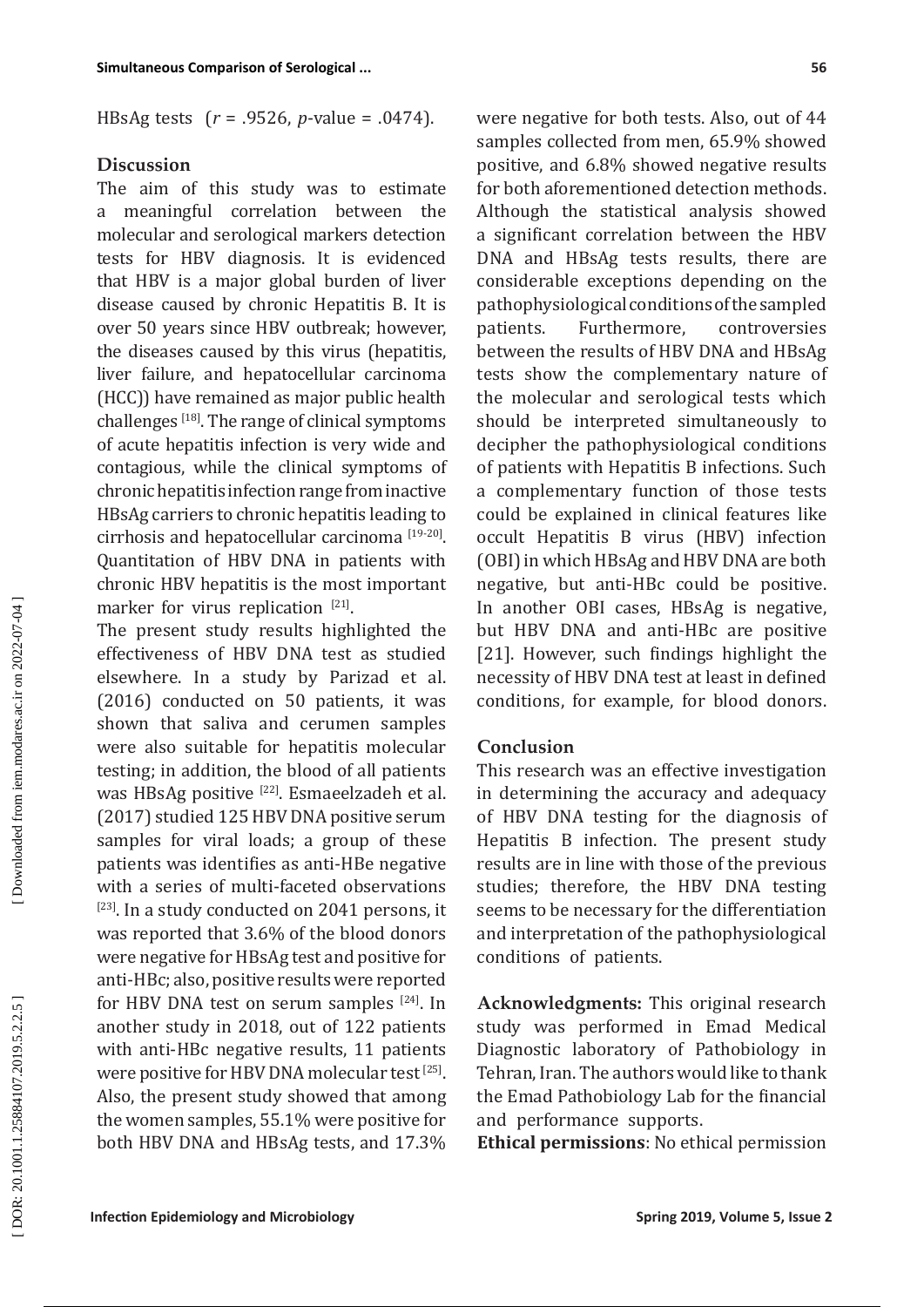was stated by the authors.

**Conflicts of Interests:** There is no conflict of interests.

**Authors' Contribution:** RSB & MP conceived and designed the study, MT & MRP extracted and analyzed the data. RSB & MP wrote the manuscript. RSB & MRP revised the paper. RSB, MT, MP and MRP had full access to all of the data in the study.

**Fundings:** The present study was supported by Emad Pathobiology Lab, Tehran, Iran.

# **References**

1. Schaefer S. Hepatitis B virus taxonomy and hepatitis B virus genotypes. World J Gastroenterol. 2007; 13(1):14-21.

2. Seeger C, Mason WS. Hepatitis B virus biology. Microbiol Mol Biol Rev. 2000; 64(1):51-68.

3. Nassal M, Schaller H. Hepatitis B virus replication. Trends Microbiol. 1993; 1(6):221-8.

4. Schweitzer A, Horn J, Mikolajczyk RT, Krause G, Ott JJ. Estimations of worldwide prevalence of chronic Hepatitis B virus infection: A systematic review of data published between 1965 and 2013. Lancet. 2015; 386(10003):1546-55.

5. Fourati S, Pawlotsky J-M. Recent advances in understanding and diagnosing Hepatitis B virus infection. F1000 Res. 2016;5.

6. Sato S, Ohhashi W, Ihara H, Sakaya S, Kato T, Ikeda H. Comparison of the sensitivity of NAT using pooled donor samples for HBV and that of a serologic HBsAg assay. Transfusion. 2001; 41(9):1107-13.

7. Wong DK-H, Tanaka Y, Lai C-L, Mizokami M, Fung J, Yuen M-F. Hepatitis B virus corerelated antigens as markers for monitoring chronic Hepatitis B infection. J Clin Microbiol. 2007; 45(12):3942-7.

8. Ismail N, Fish GE, Smith MB. Laboratory evaluation of a fully automated chemiluminescence immunoassay for rapid detection of HBsAg, antibodies to HBsAg, and antibodies to Hepatitis C virus. J Clin Microbiol. 2004; 42(2):610-7.

9. Song JE, Kim DY. Diagnosis of Hepatitis B. Ann Transl Med. 2016;4(18):338.

10. WHO. Hepatitis B virus. Geneva: WHO; 2018.

11. Trépo C, Chan HLY, Lok A. Hepatitis B virus infection. Lancet. 2014; 384(9959):2053- 63.

12. Candotti D, Laperche S. Hepatitis B virus blood screening: Need for reappraisal of blood safety measures? Front Med. 2018; 5:29.

13. Cui Y, Zhang T, Yan Y, Liu K. Identification of a mutation in Hepatitis B virus surface antigen capable of evading ELISA screening. Genet Mol Res. 2016; 15(3).

14. Caligiuri P, Cerruti R, Icardi G, Bruzzone B. Overview of Hepatitis B virus mutations and their implications in the management of infection. World J Gastroenterol. 2016; 22(1):145-54.

15. Hadziyannis E, Laras A. Viral biomarkers in chronic HBeAg negative HBV infection. Genes. 2018; 9(10):469.

16. Hatzakis A, Magiorkinis E, Haida C. HBV virological assessment. J Hepatol.2006;44(1 Suppl):S71-6.

17. Erhardt A, Schaefer S, Athanassiou N, Kann M, Gerlich WH. Quantitative assay of PCR-amplified Hepatitis B virus DNA using a peroxidase-labelled DNA probe and enhanced chemiluminescence. J Clin Microbiol. 1996; 34(8):1885-91.

18. Burns GS, Thompson AJ. Viral Hepatitis B: Clinical and epidemiological characteristics. Cold Spring Harb Perspect Medi. 2014; 4(12):a024935.

19. de Franchis R, Hadengue A, Lau G, Lavanchy D, Lok A, McIntyre N, et al. EASL international consensus conference on Hepatitis B. 13-14 September, 2002 Geneva, Switzerland. Consensus statement (long version). J Hepatol. 2003;39 (Suppl 1):S3- 25.